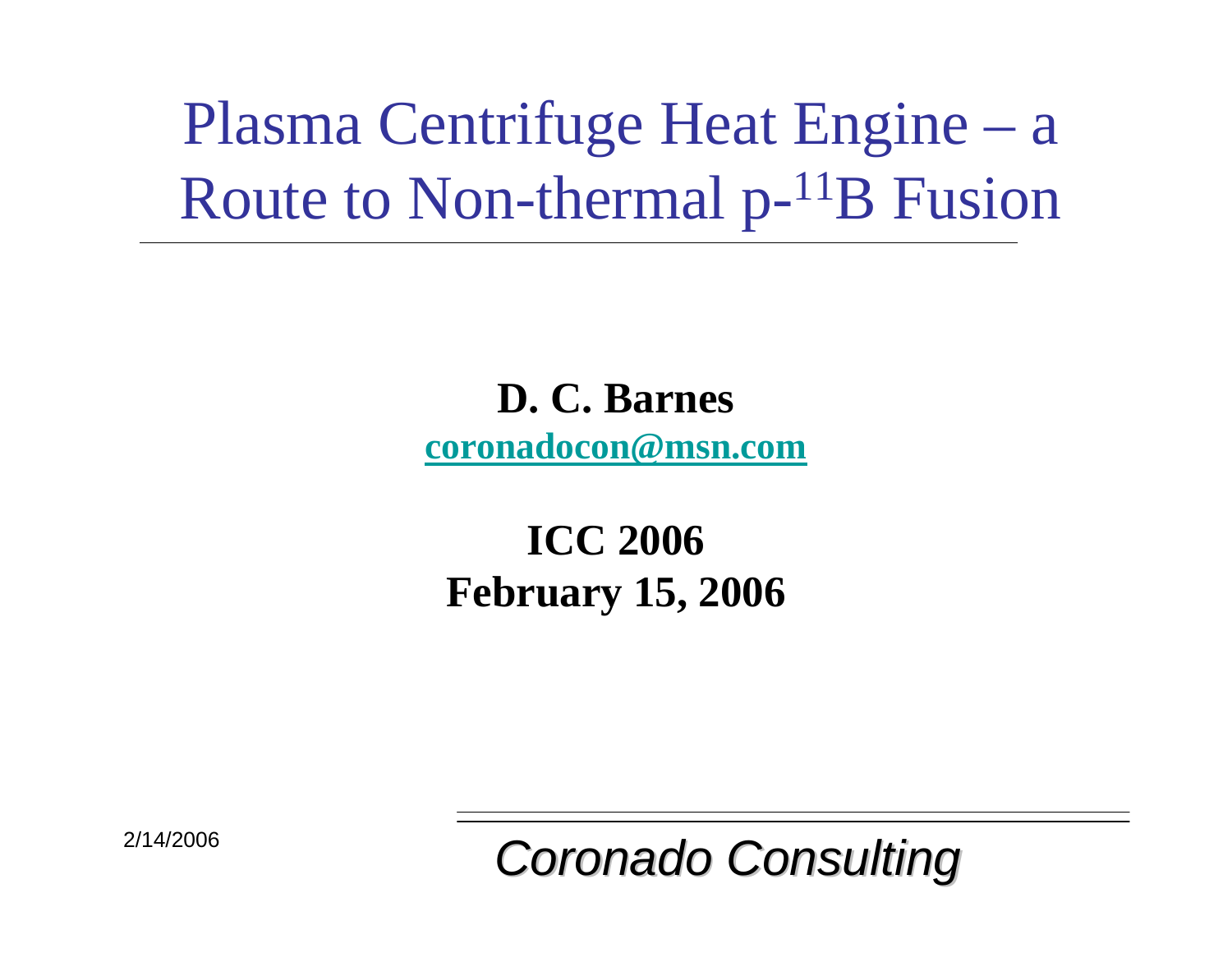Plasma Centrifuge Heat Engine for Colliding Beam Fusion Reactor\*

# Plasma Centrifuge Heat Engine for Continuous Beam Fusion Reactor †

\*Patent Pending, App. No. 60/596567, USPTO (2005). †Patent Pending, App. No. 60/766791, USPTO (2006).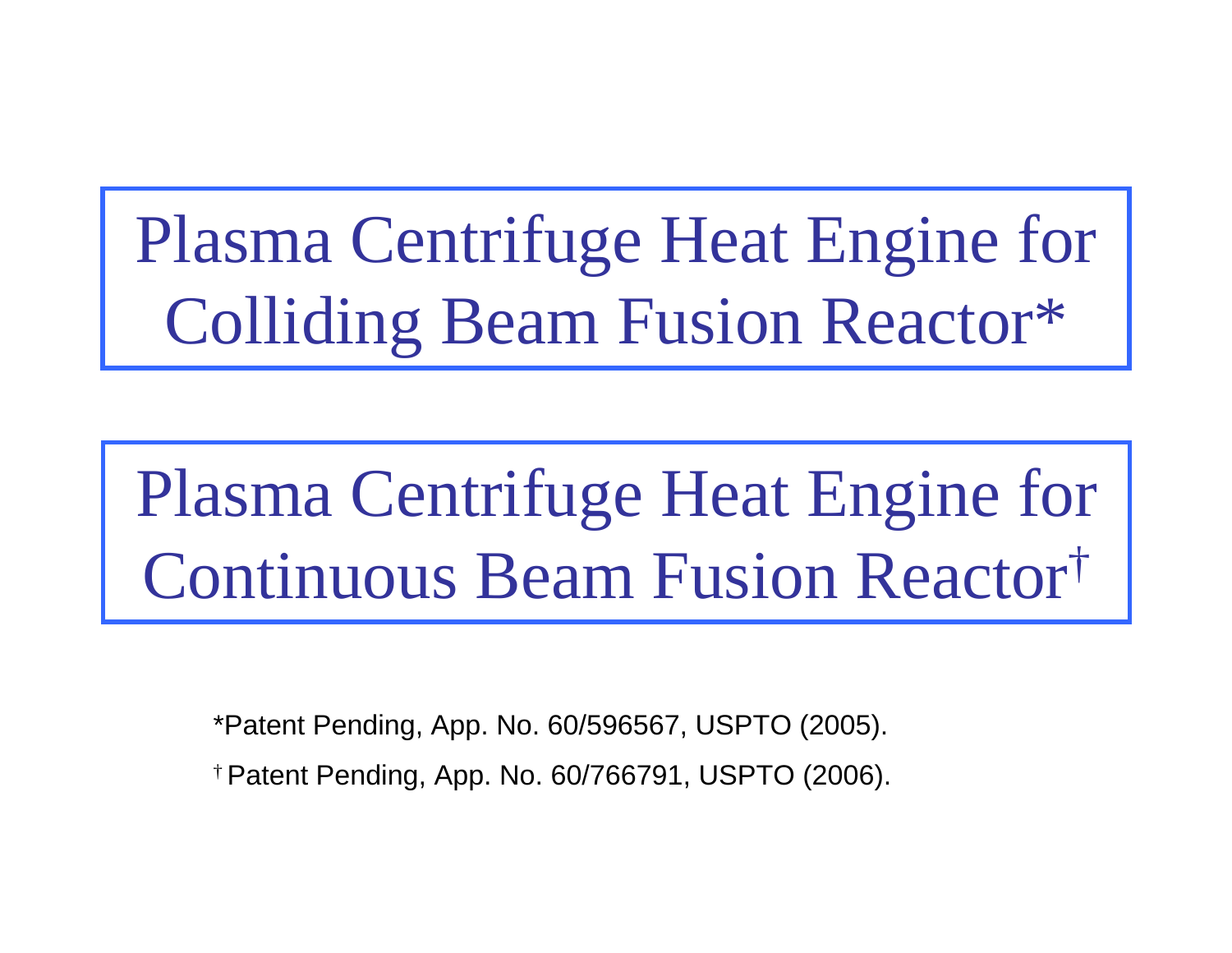# **Objective**

- Develop aneutronic fusion system using beamtarget approach
	- Requires physics invention(s)
	- Short development time and large market if avoid materials, shielding, proliferation, and waste problems of D-T
	- Economics shifted toward small unit size and lower mass power density (think about the core size of 50 MW coal plant)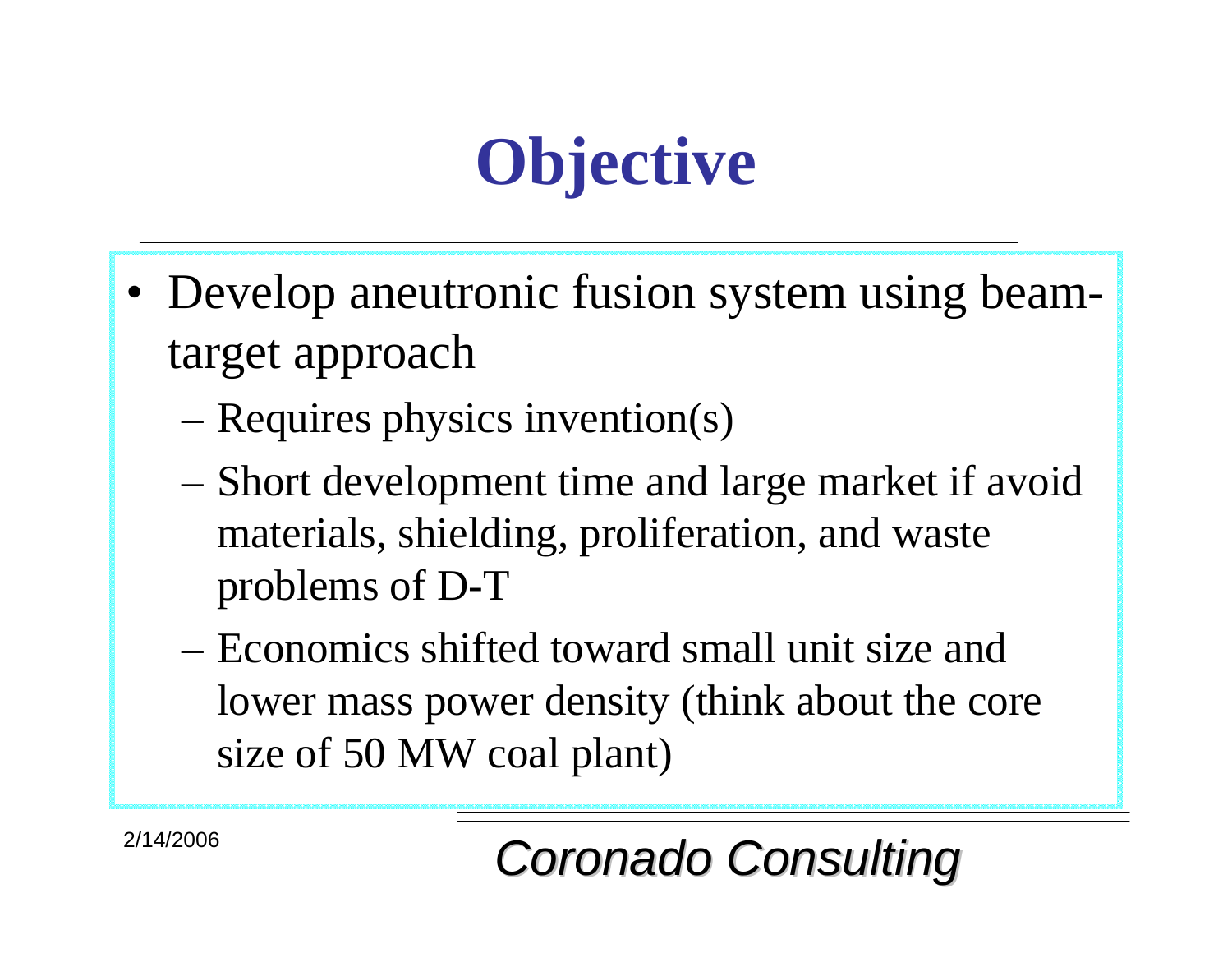# **In a Nutshell**

- •Magnetically confined, quasi-neutral plasma
- •Dipole-like diverted field w. centrifugal confinement
	- Plasma compressed/expanded by interchanges across **B**
	- Heat delivered to hot plasma, removed from cooler plasma
- •Fusion from p beam on <sup>11</sup>B plasma target
- •Resulting thermal cycle converts heat to rotation
- •Rotation produces waves
	- Zero Doppler frequency in lab frame
	- Rotation converted to wave energy
- Waves heat p's
- •Some details given here, much physics and engineering remains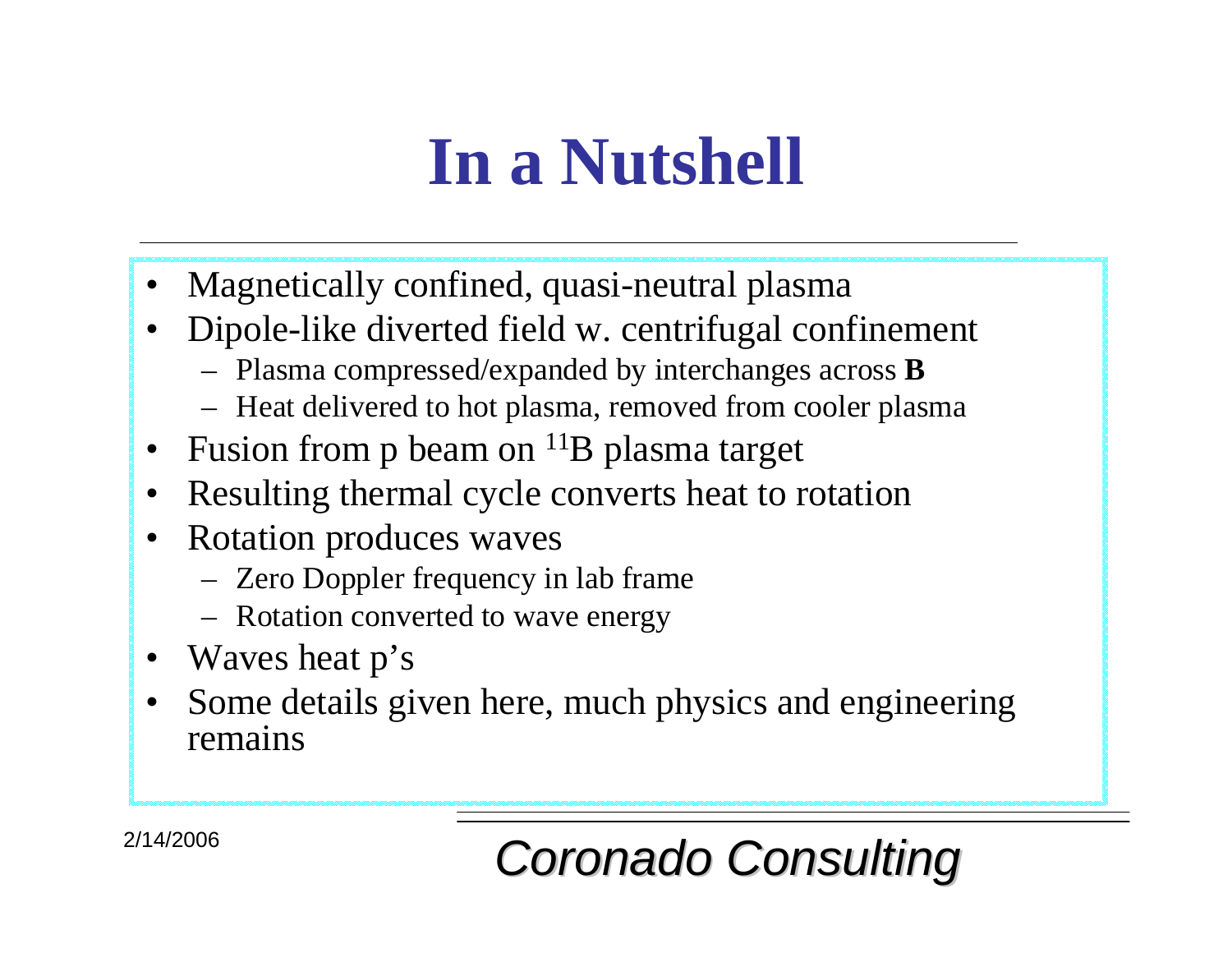### **Power Flow**



*Coronado Consulting Coronado Consulting*

2/14/2006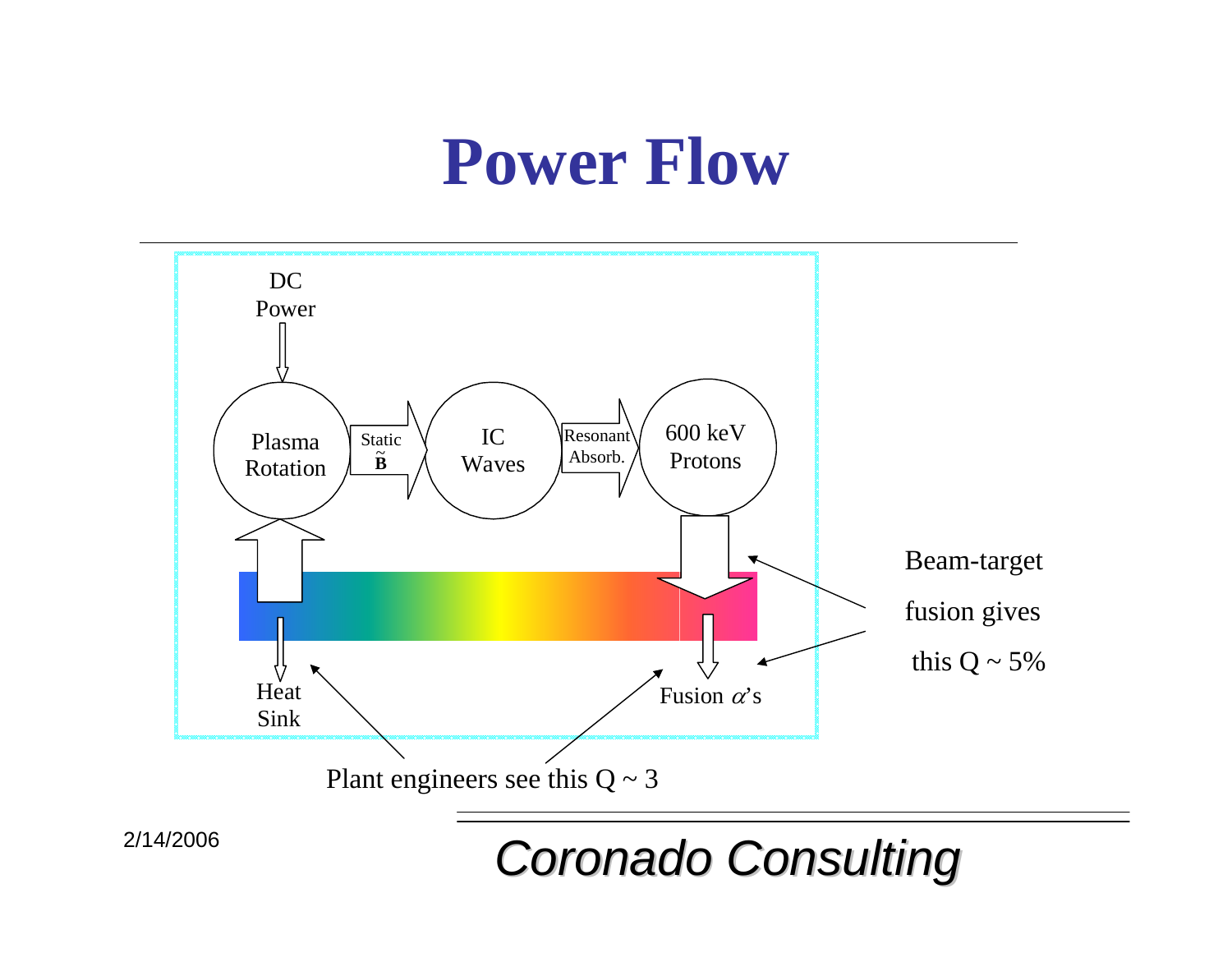# **Complication: Lack of Collisions**

- 1000 atmosphere proton plasma at 20 keV has mean free path of nearly 400 m
- Expander would be several km long
- Physics iinnovations can reduce this to a few meters
	- (POPS) A plasma in harmonic well will behave isentropically, independent of collisions
	- (Bounce average) A plasma expanded slower than bounce time will behave isentropically …
- Need to match parallel and perpendicular compression ( µ conservation *vs.* parallel ω)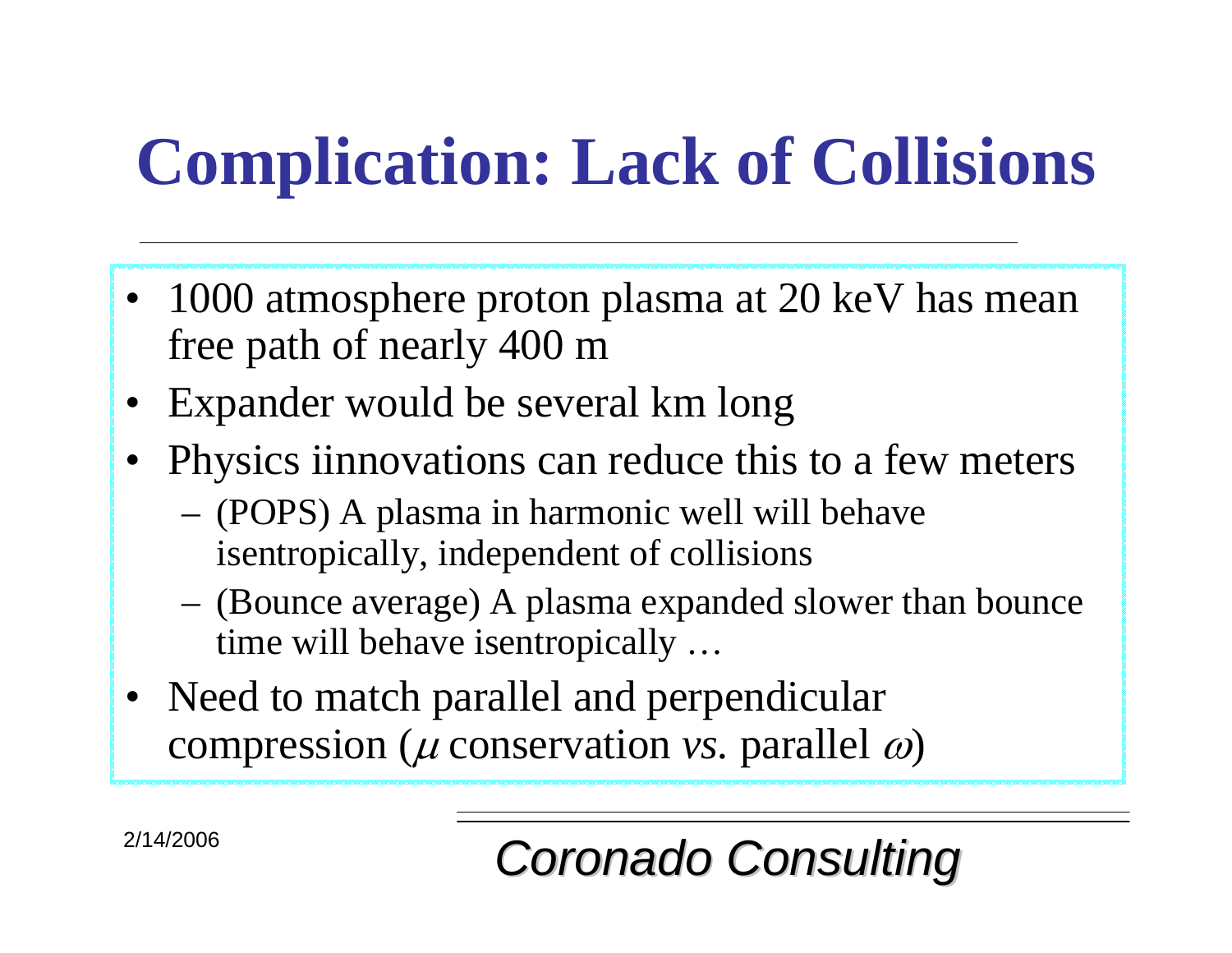# **Magnetic Configuration**

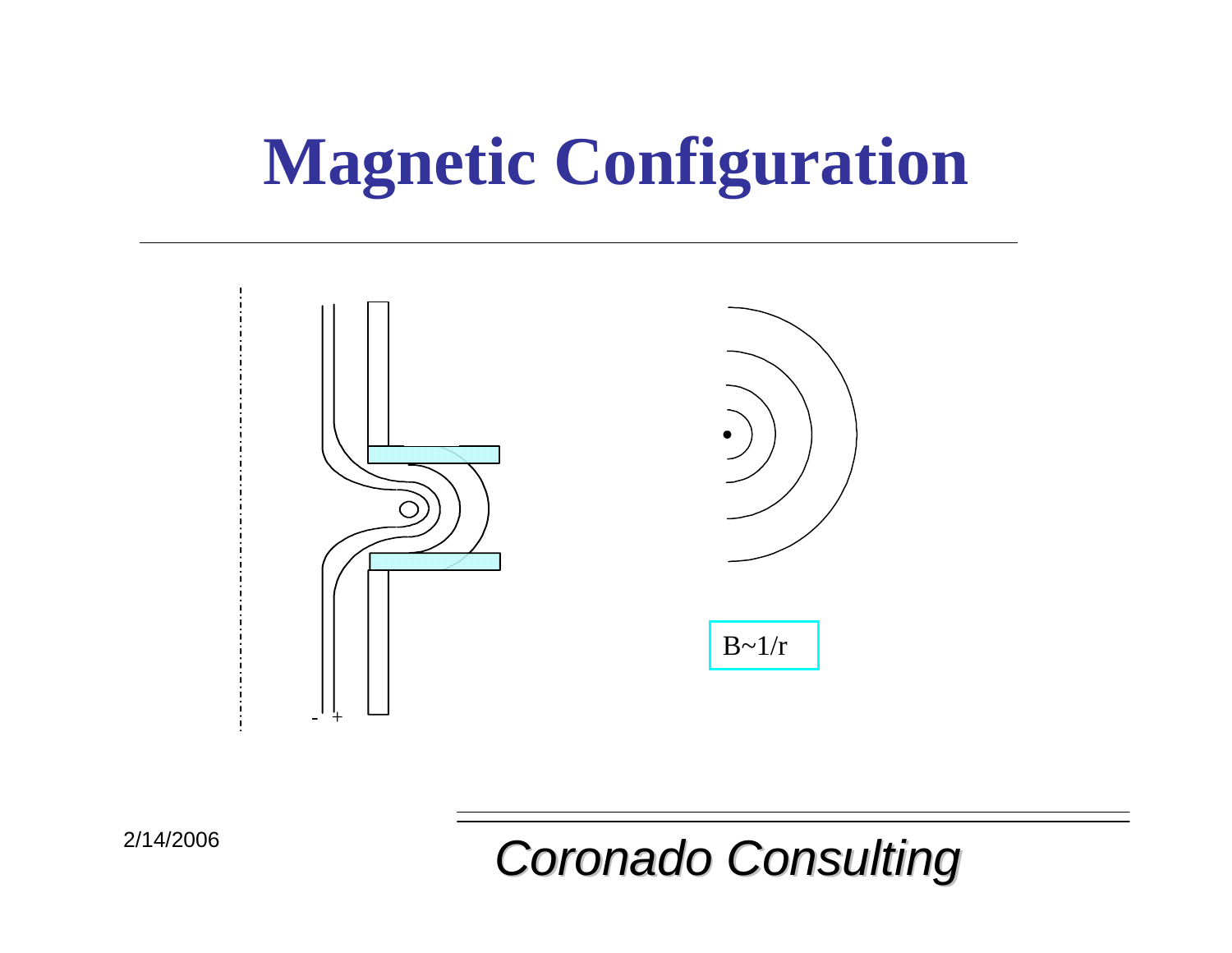# **Idealized Equilibrium**

$$
T_{\perp} \sim B \sim 1/r
$$
  
\n
$$
T_{\parallel} \sim 1/r \sim \omega \sim \Omega \sqrt{R''} \sim \Omega / \sqrt{r}
$$
  
\n
$$
\Rightarrow \Omega \sim 1/\sqrt{r}
$$
  
\n
$$
\ell_{\parallel} \sim \sqrt{T_{\parallel}}/\omega \sim \sqrt{r}
$$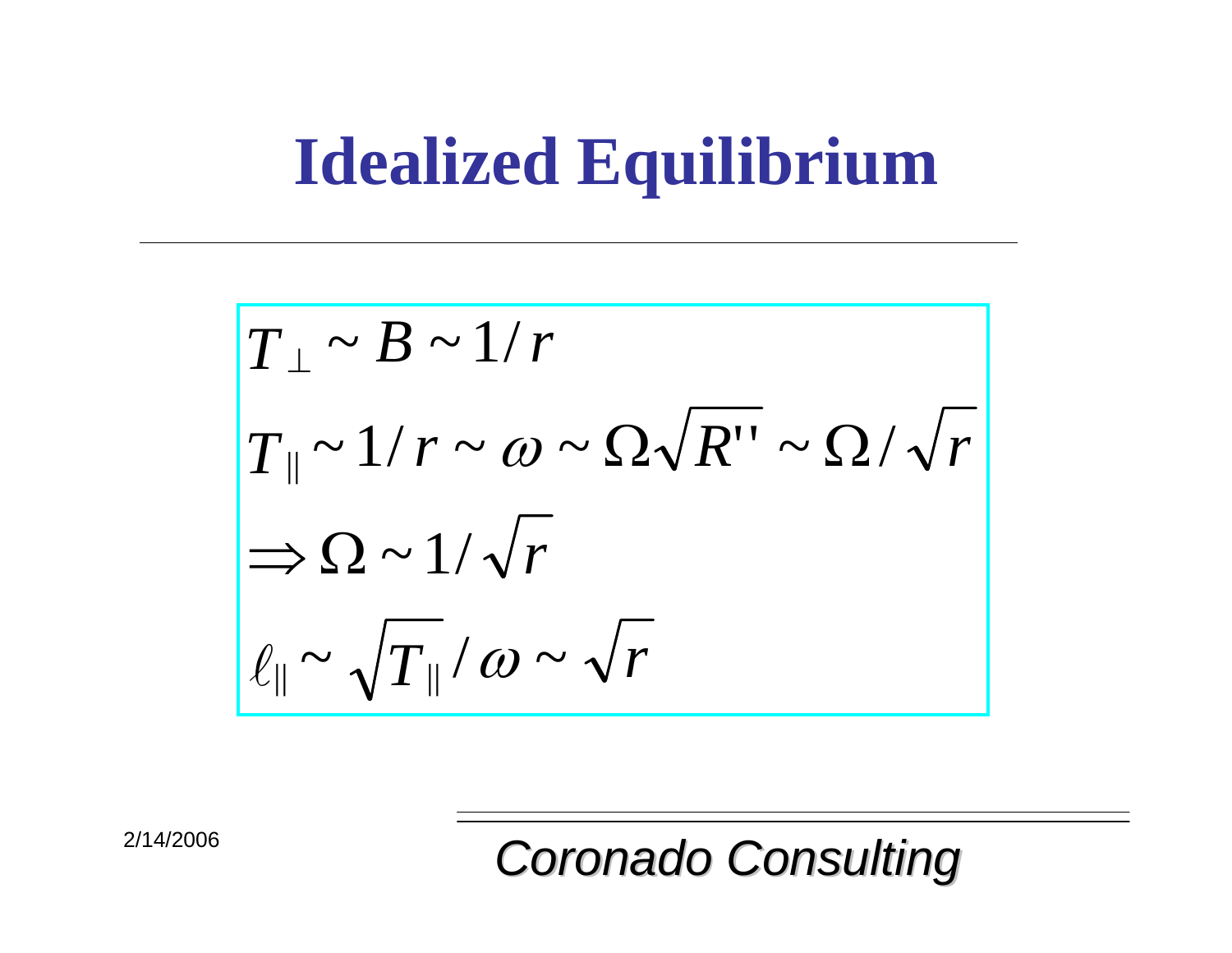### **Rotation Profile "Automatic"**

$$
\begin{vmatrix}\n\tau_{ii} \sim n/T^{3/2} \sim 1 \\
\rho_i \sim \sqrt{T}/B \sim \sqrt{r} \\
D_{vii} \sim \rho_i^2/\tau_{ii} \sim r \\
\langle \Pi_{ii} \rangle \sim \ell_{||} D_{vii} \Omega' \sim \sqrt{r}r/r^{3/2} \sim 1\n\end{vmatrix}
$$

Desired rotation profile produced by driving inner surface and dragging outer surface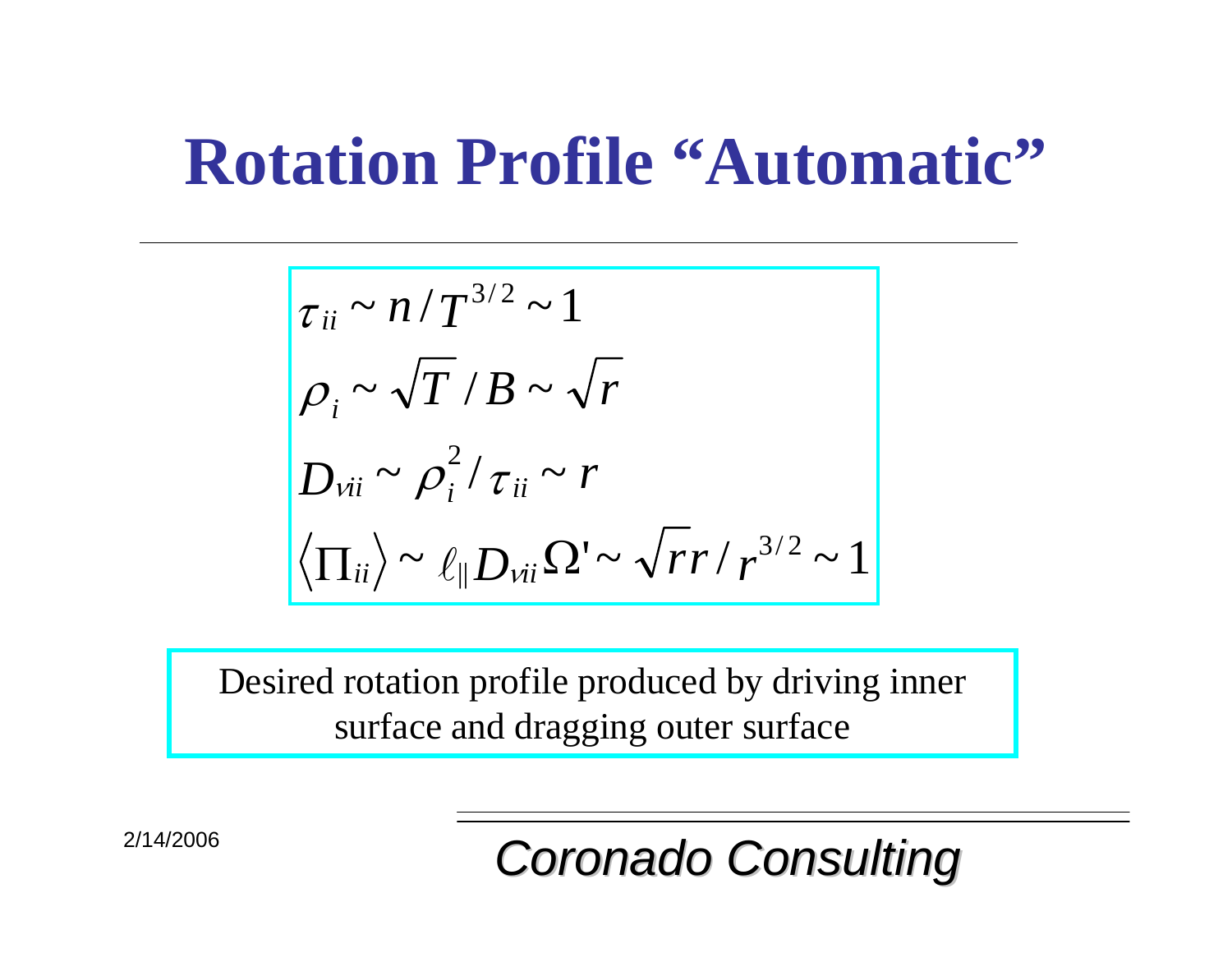### **Biot-Savart Gives Desired Field**

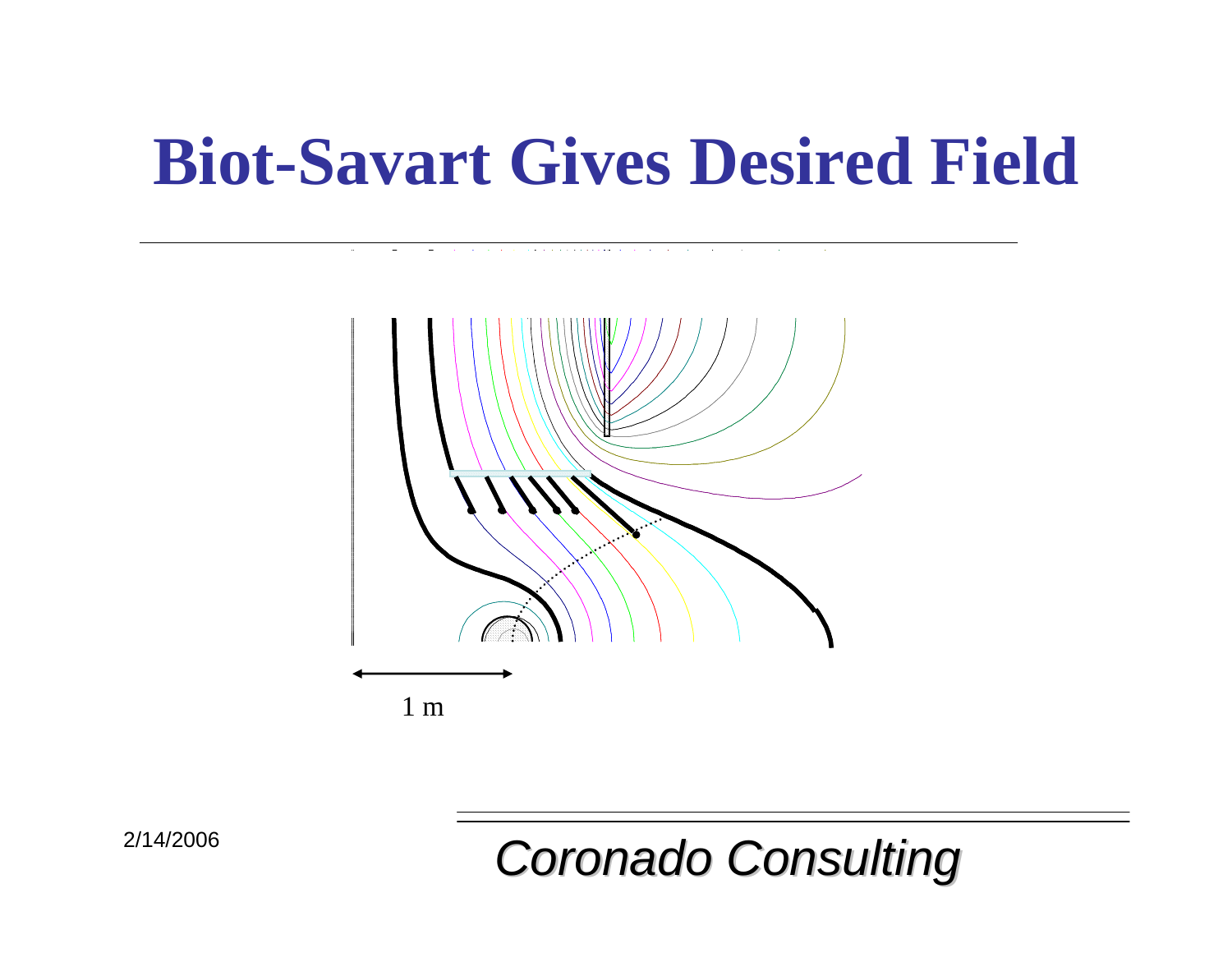### **Magnetic Field Approximates Ideal**

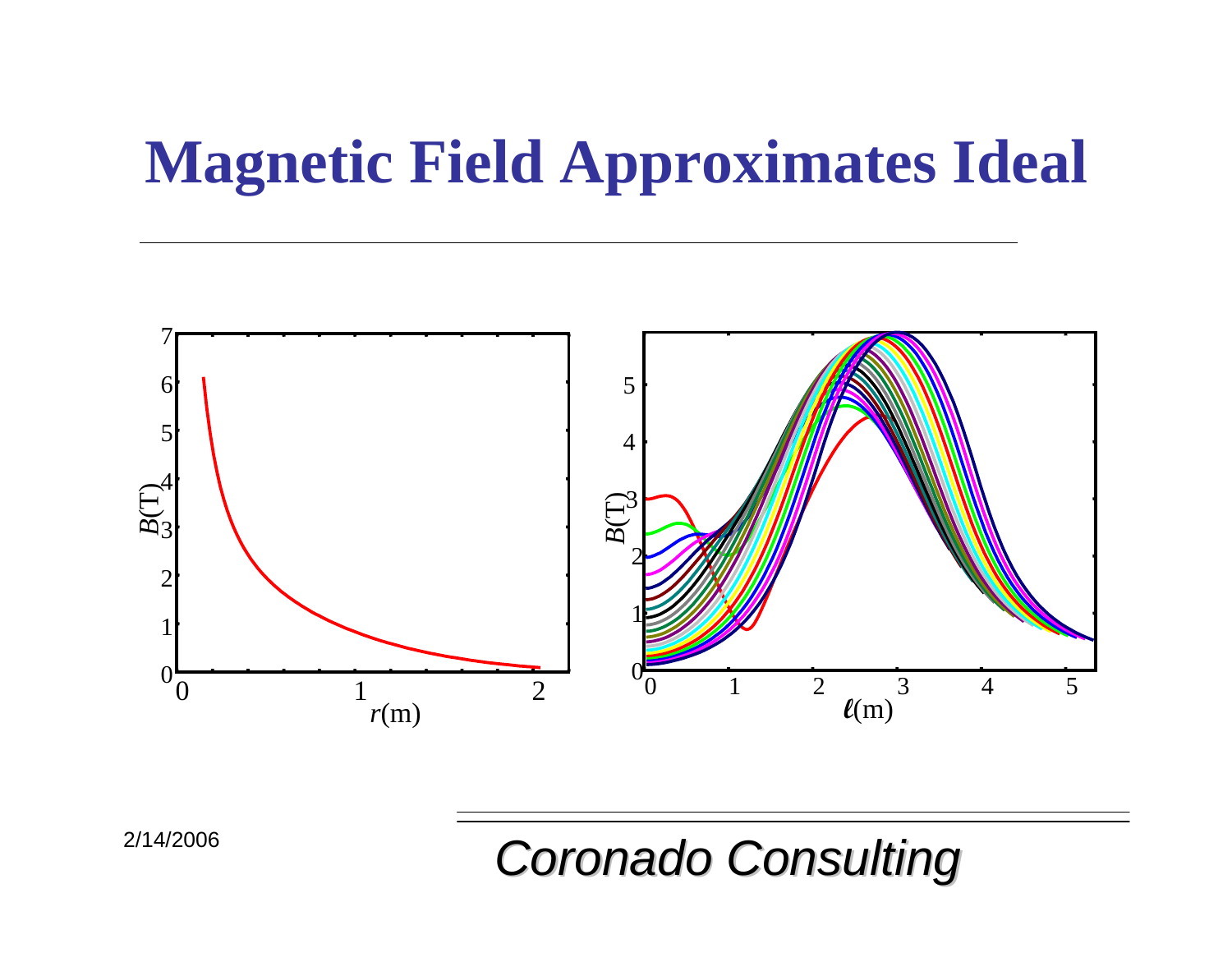## **Reactor Sketch**

$$
B_M = 5 \text{ T} (W_B \sim 100 \text{ MJ})
$$

 $V = 2$  MV

 $P_F^{}$  = 5 MW

 $\alpha$ 's are prompt lost to ends – could be direct converted or use high T gas cycle

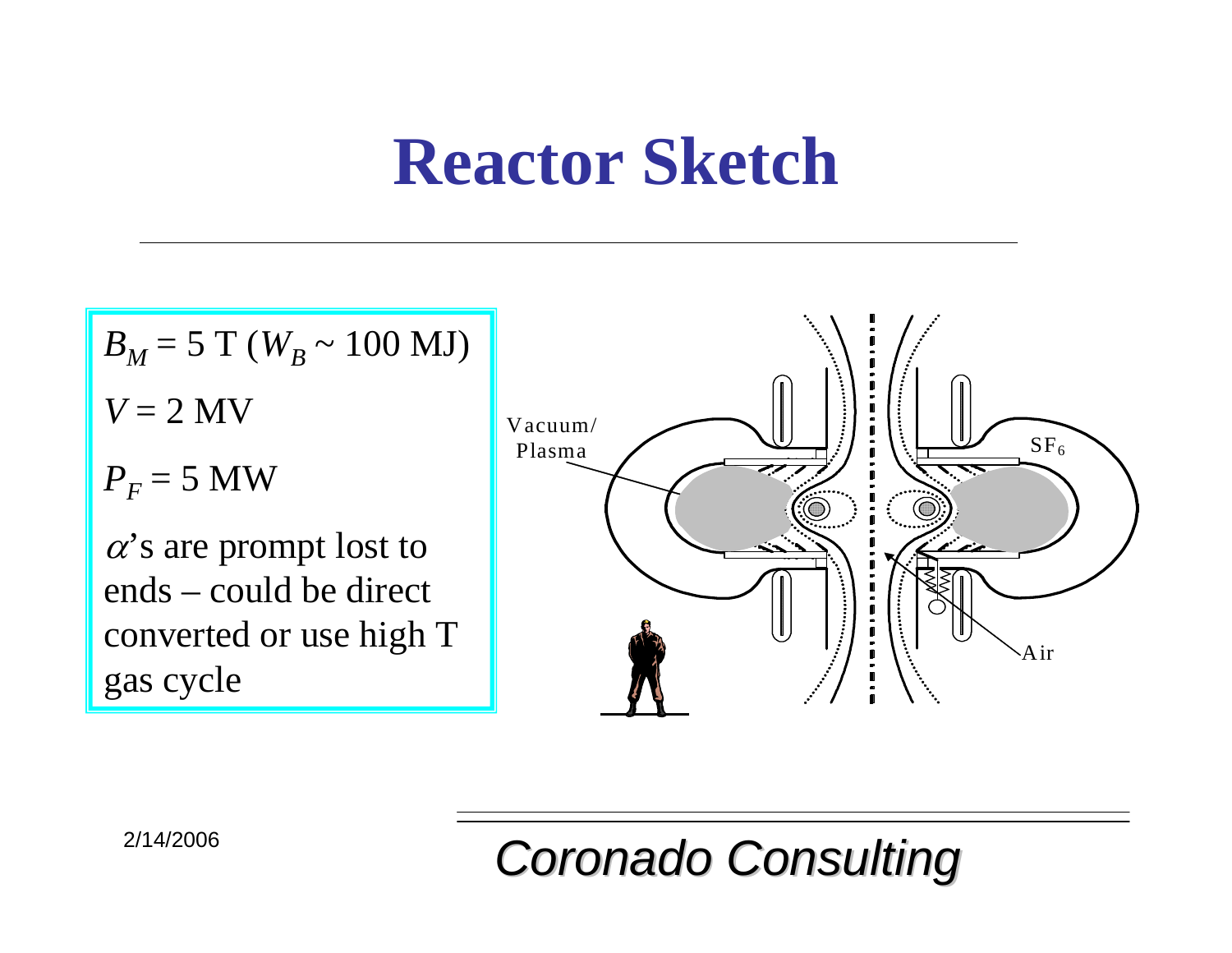# **Not Sci Fi, ½ MV Already Done\***



FIG. 1. PSP-2 cross-section; 1 - magnetic field coils; 2 - plasma region; 3 - outer liner; 4 - inner liner; 5 - electrode system; 6 - HV unit.

PSP-2 Experiment at Novosibirsk

\*G. F. Abdrashitov, *et al.*, *Nucl. Fusion* **31**, 1275 (1991)

*Coronado Consulting Coronado Consulting*

2/14/2006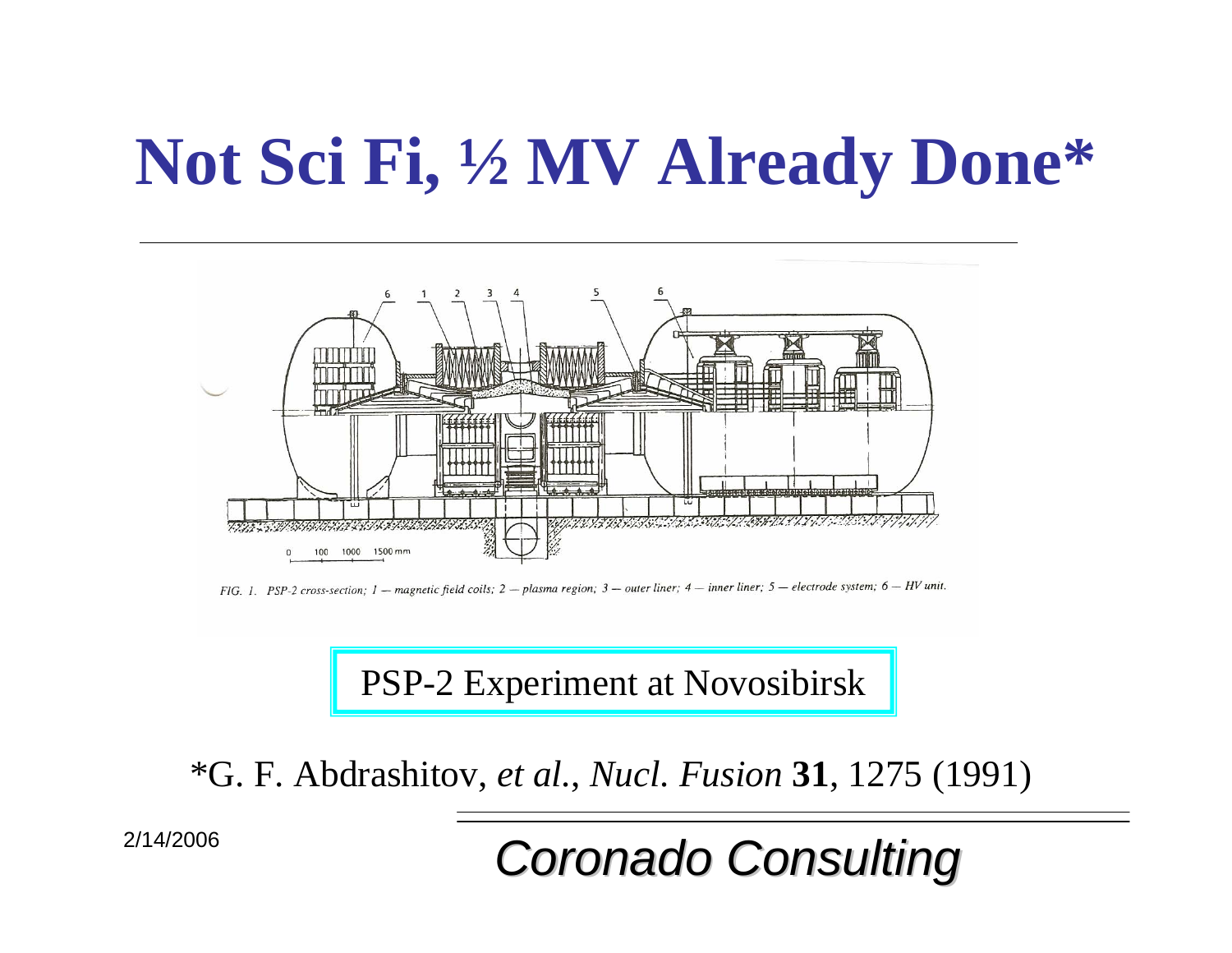# **A Few Details Were Omitted**

- IC waves generated by stationary **B** ~
- Energetic p confinement near midplane
	- Waves give large perpendicular energy
	- Slowing down faster than pitch angle scattering by choice of *Te*
- Interchange physics
	- Marginal profile since isentropic
- Other power loss channels
	- –Parallel conduction
	- –Viscous losses